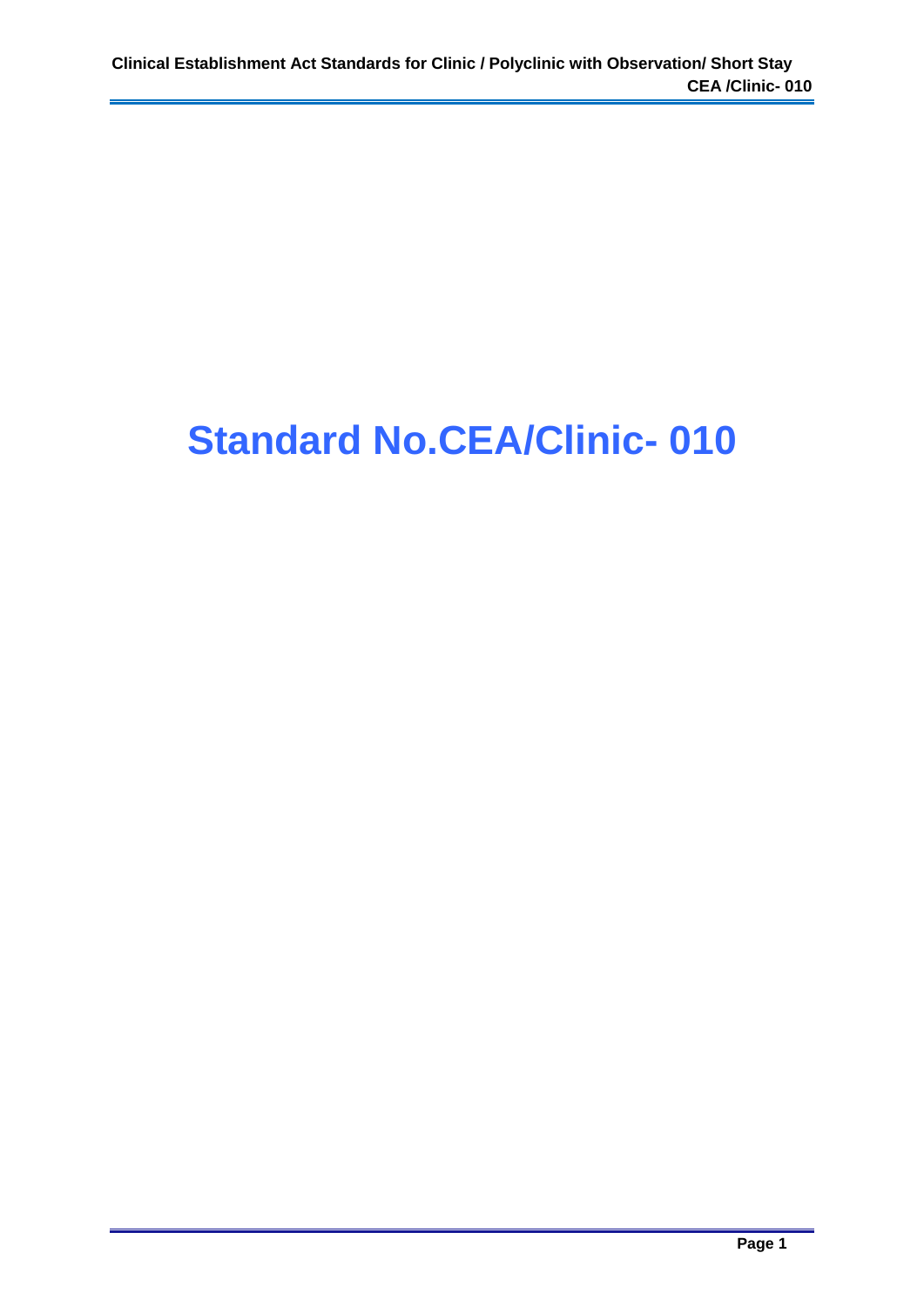# **Clinical Establishment Act Standard for Clinic / Polyclinic with Observation / Short Stay**

## **Standard No.CEA/Clinic- 010**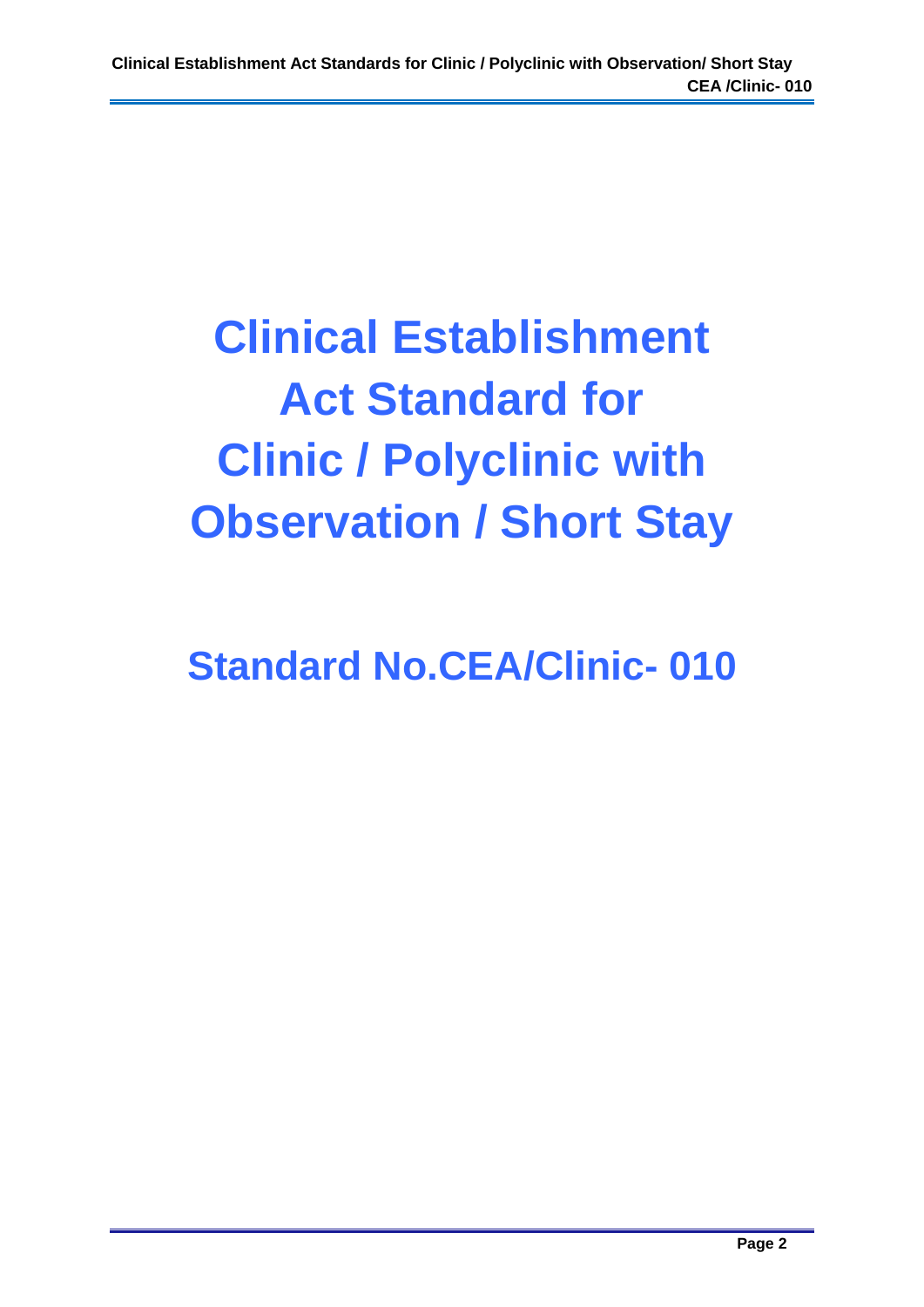## **Introduction**

**In 2010 Clinical Establishments (Registration and Regulation) Act, 2010** has been enacted by the Central Government to provide for registration and regulation of all clinical establishments in the country with a view to prescribe the minimum standards of facilities and services provided by them.

The Ministry has notified the "National Council for Clinical Establishments" and 'The Clinical Establishments (Central Government) Rules, 2012" under this Act vide Gazette. *This Act is applicable to all kinds of clinical establishments from the public and private sectors, of all recognized systems of medicine including single doctor clinics. The only exception will be establishments run by the Armed forces.*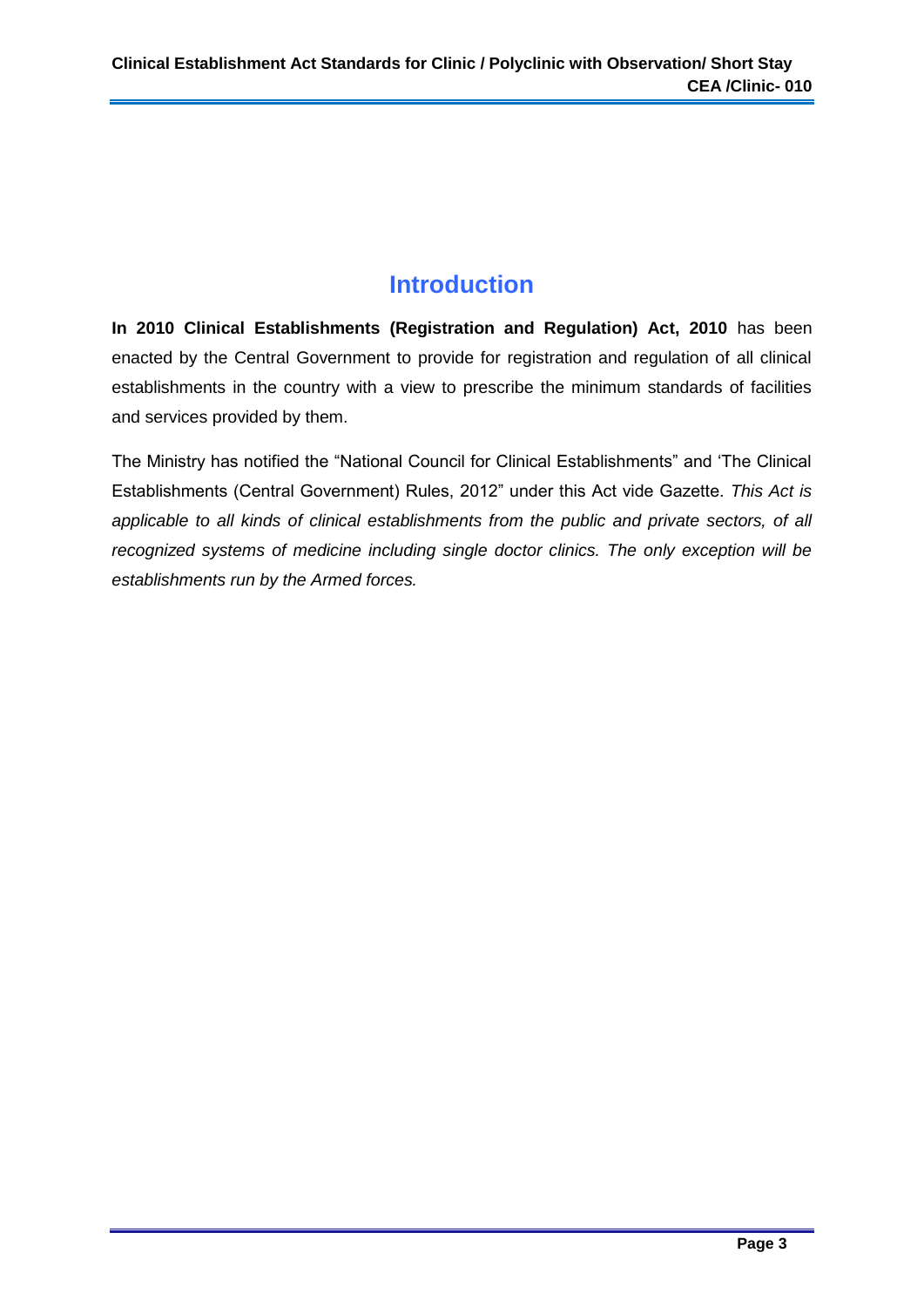#### **Table of Contents**

| Sr. No. | <b>Particulars</b>                      | Page No. |
|---------|-----------------------------------------|----------|
| 1.      | Definition                              |          |
| 2.      | Scope (as applicable)                   |          |
| 3.      | Infrastructure                          |          |
| 4.      | Furniture & Fixture                     |          |
| 5.      | <b>Human Resource</b>                   |          |
| 6.      | Equipment/Instruments/Drugs             |          |
| 7.      | <b>Support Service</b>                  |          |
| 8.      | <b>Legal/Statutory Requirements</b>     |          |
| 9.      | <b>Record Maintenance and Reporting</b> |          |
| 10.     | Process                                 |          |
| 11.     | Annexure -1                             |          |
| 12.     | Annexure -2                             |          |
| 13.     | Annexure -3                             |          |
| 14.     | Annexure -4                             |          |
| 15.     | Annexure -5                             |          |
| 16.     | Annexure -6                             |          |
| 17.     | Glossary                                |          |

### **Clinic/ Polyclinic with Obsevation / Short Stay**

#### 1. **Definition**

- 1.1 A clinic with observation/short stay may be defined as a healthcare facility providing examination, consultation, prescription to outpatients by a single / general practitioner/ specialist doctor /super-specialist doctor and carrying out few minor procedures like dressing and administering injections with observation/short stay facility.
- 1.2 A polyclinic with observation/short stay may be defined as a healthcare facility providing consultation to outpatients by more than one doctor/ general practitioner/ specialist doctor /super-specialist doctor and carrying out few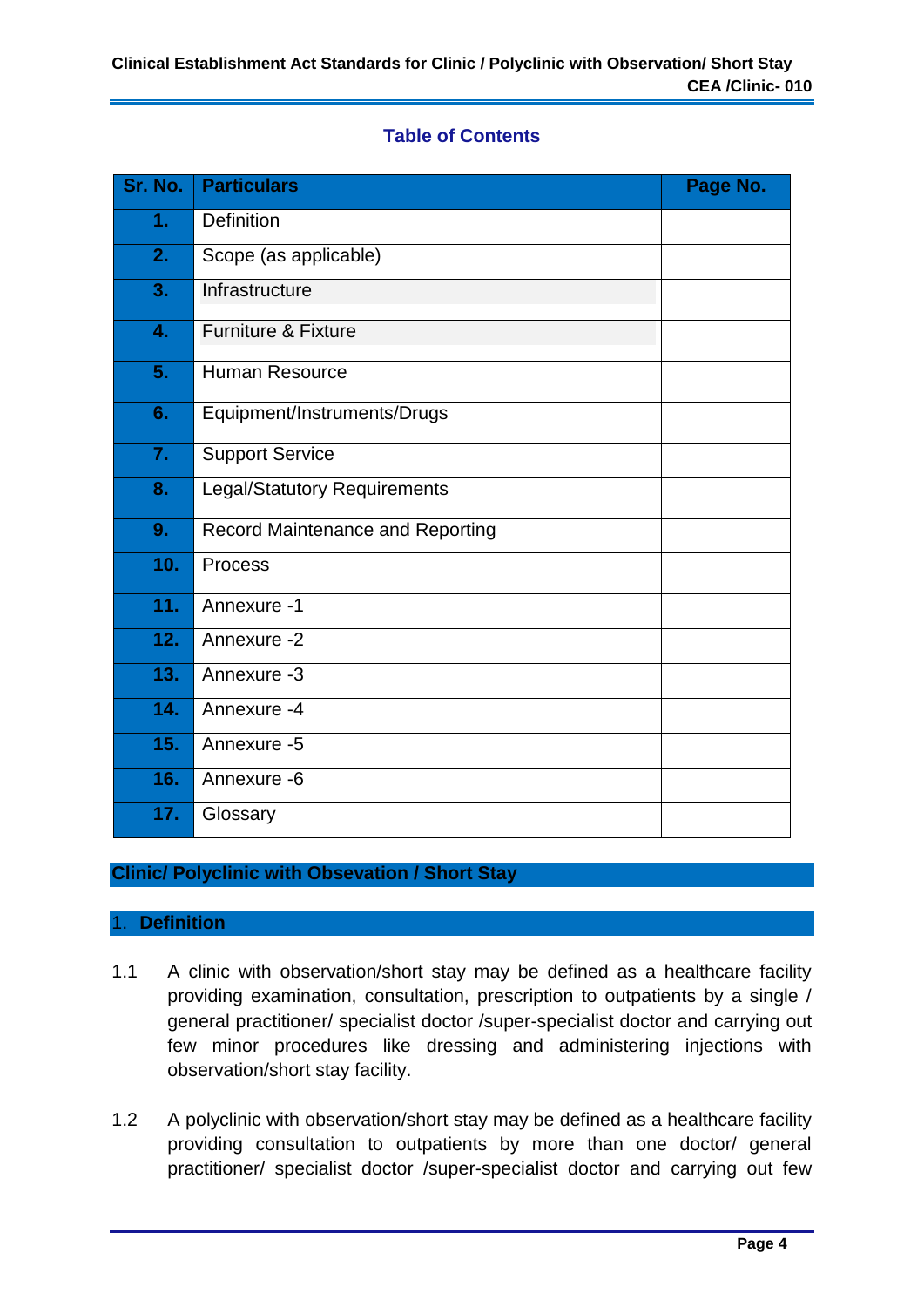minor procedures like dressing and administering injections with observation/short stay facility.

1.3 Observation/ short stay facility would be available atleastupto 8 hours.

#### 2. **Scope (as applicable)**

- 2.1 These set of common minimum standards framed are applicable to a single practitioner/more than one doctor clinic manned by a General physician/ specialist doctor/super specialist or a group of doctors who are providing patient care services like dispensing of medicines, injection and dressing with observation/short stay facility.
- 2.2 To provide examination, consultation, prescription to outpatients by a single doctor/ general physician / specialist doctors /super-specialist doctor or group of doctors who are providing patient care services like dispensing of medicines, injection and dressing with observation/short stay facility.
- 2.3 To deliver primary service in health education and health promotion;
- 2.4 To deliver health care services of rehabilitative nature.

#### 2.5 **Any or more than one of the following are included:**

- a) Gen Physician<sup>1</sup>
- b) Cardiology
- c) Cardiothoracic surgery
- d) Dermatology
- e) ENT
- f) Endocrinology
- g) Gastroenterology
- h) Internal Medicine
- i) Gen Surgery
- j) GI –Surgery
- k) Gynaecology& Obstetrics
- l) Medical/Surgical Oncology
- m) Nephrology
- n) Neurosurgery
- o) Neurology
- p) Ophthalmology
- q) Orthopedics
- r) Pediatrics/pediatric surgery
- s) Psychiatry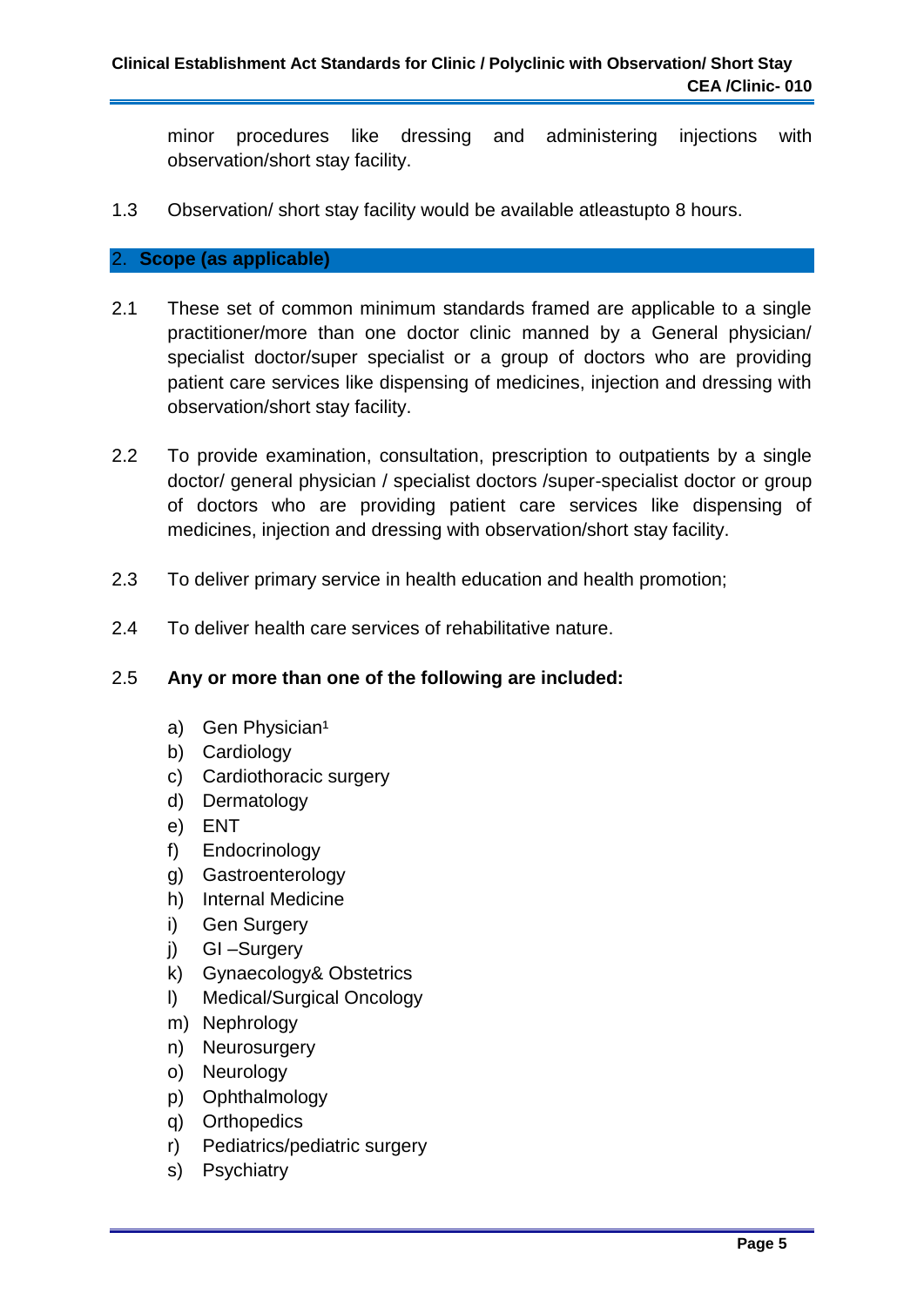- t) Rheumatology
- u) Thoracic surgery
- v) Tuberculosis and Respiratory Disease
- w) Urology

#### 3. **Infrastructure**

- 3.1 The physical facility shall be developed and maintained to provide safe and secure environment for patients, their families, staff and visitors. It shall be situated in a place having clean surroundings and shall comply with municipal byelaws in force from time to time.
- 3.2 The minimum space requirement for carrying out the basic functions of the facility shall be as per Annexure 1.
- 3.3 The areashall be well illuminated, ventilated and clean with adequate water supply.
- 3.4 The clinic shall have a prominent board/signage displaying the name of the clinic in local language at the gate or on the building of the clinic.
- 3.5 The following other signage shall be well displayed in the language understood by the local public in the area:
	- a) Name of the doctors with registration number.
	- b) Fee structure of the various doctors/ specialist
	- c) Timings of the clinics (For ex from 8am -2pm)
	- d) Services provided within the Facility

#### 4. **Furniture & Fixtures**

- 4.1 Furniture and fixtures shall be available in accordance with the activities and workload of the Clinic/Polyclinic.
- 4.2 The furniture and fixtures shall be functional all the time. For indicative list of items refer Annexure 2. This list is indicative and not exhaustive.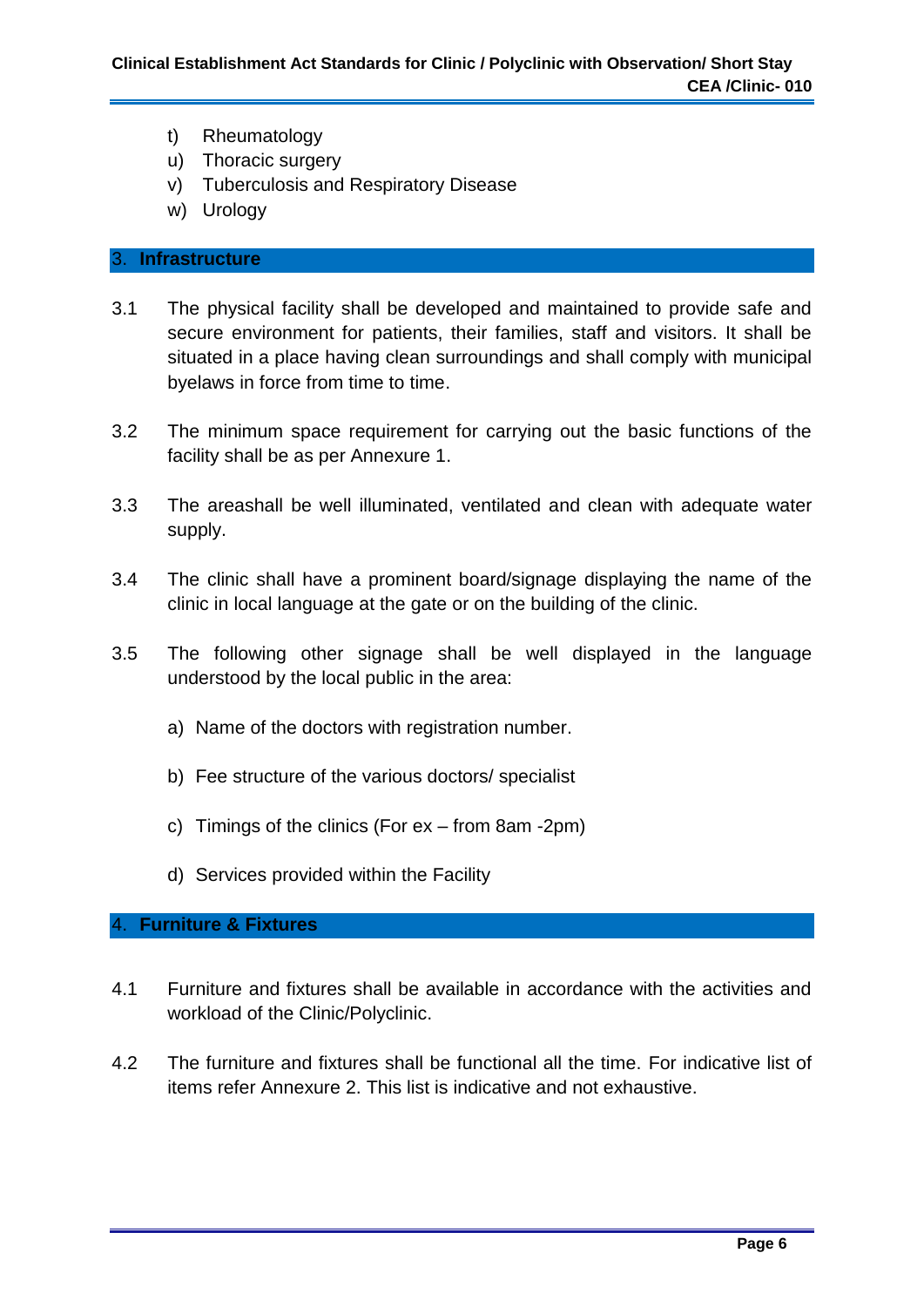#### 5. **Human Resource**

- 5.1 The general practitioner/ specialist doctor /super-specialist doctors as per the scope of the clinic/polyclinic shall be registered with State/Central Medical Council of India.
- 5.2 The services provided by the medical professionals shall be in consonance with their qualification, training, registration.
- 5.3 In a polyclinic minimum one support staff must be available to meet the care treatment and service needs of the patient. However number may depend upon the workload and scope of the service being provided by the clinical establishment.

#### 6. **Equipment/instruments/drugs**

- 6.1 The clinic/polyclinic shall have essential equipments as per Annexure3, emergency equipment Annexure 4 and other equipments as per the scope of service being practiced as per Annexure 5.
- 6.2 Adequate space for storage of medicines equipments etc shall be provided. The equipment shall be of adequate capacity to meet work load requirement.
- 6.3 All equipment shall be in good working condition at all times. Periodic inspection, cleaning, maintenance of equipment shall be done.
- 6.4 The clinic/polyclinic shall have desired beds for observation/short stay facility.

#### 7. **Support Service**

7.1 In a Clinic/polyclinic minimum one support staff must be available to meet the care treatment and service needs of the patient. However number may depend upon the workload and scope of the service being provided by the clinical establishment.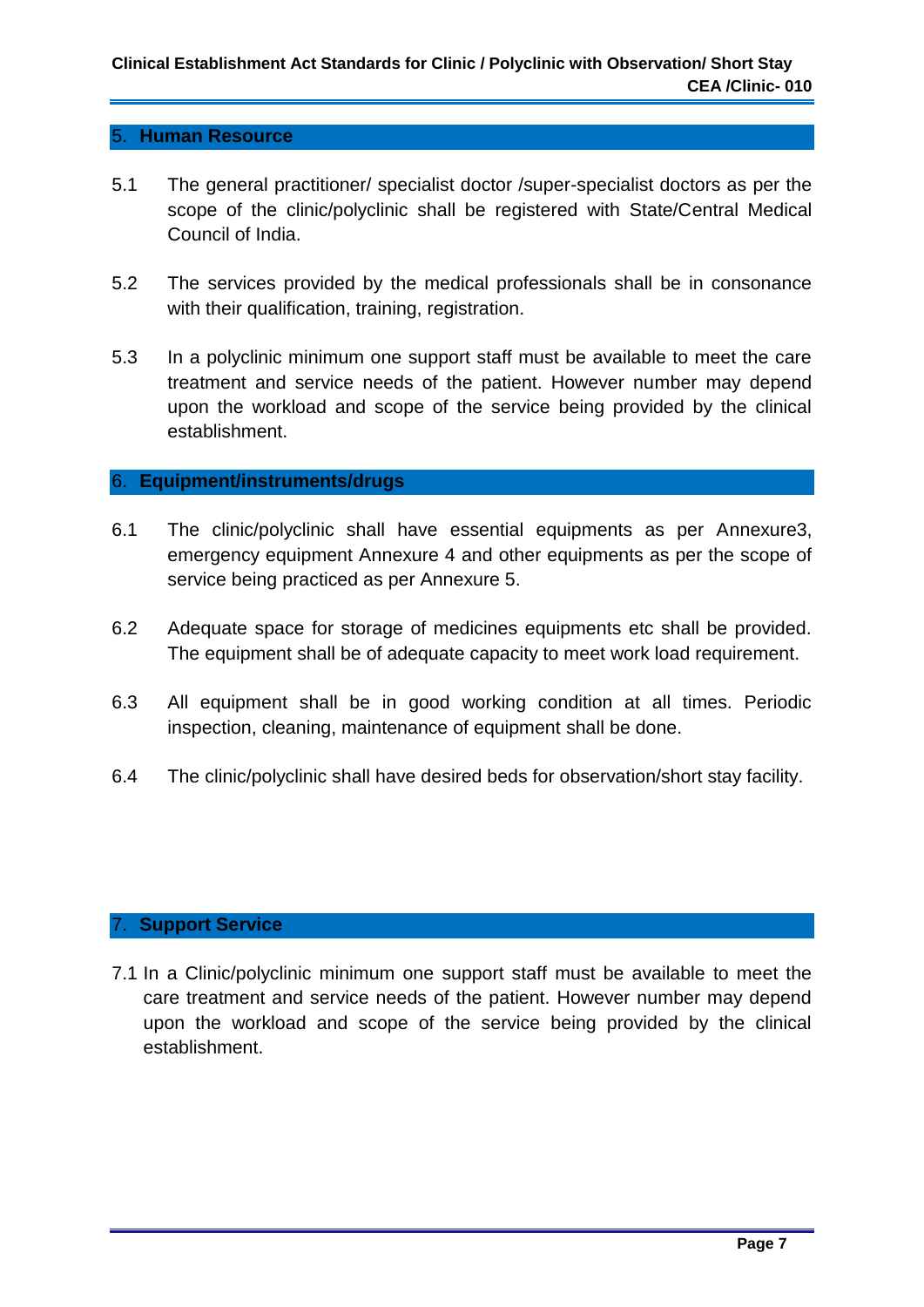#### 8. **Legal/Statutory Requirements**

| S. No          | <b>Name</b><br>the<br><b>of</b><br><b>Act/License</b>                            | <b>Department/Area</b> | <b>Licensing body</b>                                |
|----------------|----------------------------------------------------------------------------------|------------------------|------------------------------------------------------|
|                | Registration of medical<br>doctor<br>with<br>Central/State<br>Medical<br>Council | Administration         | <b>MCI/State Medical Council</b>                     |
| $\overline{2}$ | <b>Biomedical</b><br>&<br>Management<br>Handling Rules, 1998                     | Administration         | pollution<br><b>State</b><br>control<br><b>Board</b> |
| 3              | Local registration of the<br>Clinic                                              | Administration         | <b>State Council</b>                                 |
| 4.             | <b>Pharmacy License</b>                                                          | Administration         | <b>Indian Pharmacy Council</b>                       |

#### 9. **Record Maintenance and reporting**

9.1 A copy of OPD Records, procedure records and referral /emergency record shall be maintained as per MCI guidelines. Notifiable diseases under IDSP Project as per Annexure VII weekly disease surveillance data on epidemic prone disease collected on 'S' syndromic; 'P' probable; & 'L' laboratory formats using standard case definitions.

#### **10. Process**

#### 10.1 **Registration**

10.1.1 Every patient visiting the clinic shall be registered.

#### 10.2 **Assessment**

- 10.2.1 Each patient shall undergo an initial assessment, which would include measurement of the vitals, height & weight.
- 10.2.2 The same shall be documented in an assessment/ O.P.D. card.
- 10.2.3 During the course of assessment, the patient findings, medications and investigations shall also be documented legibly in the card with the signature of the consultant/ Specialist / super specialist, date and time.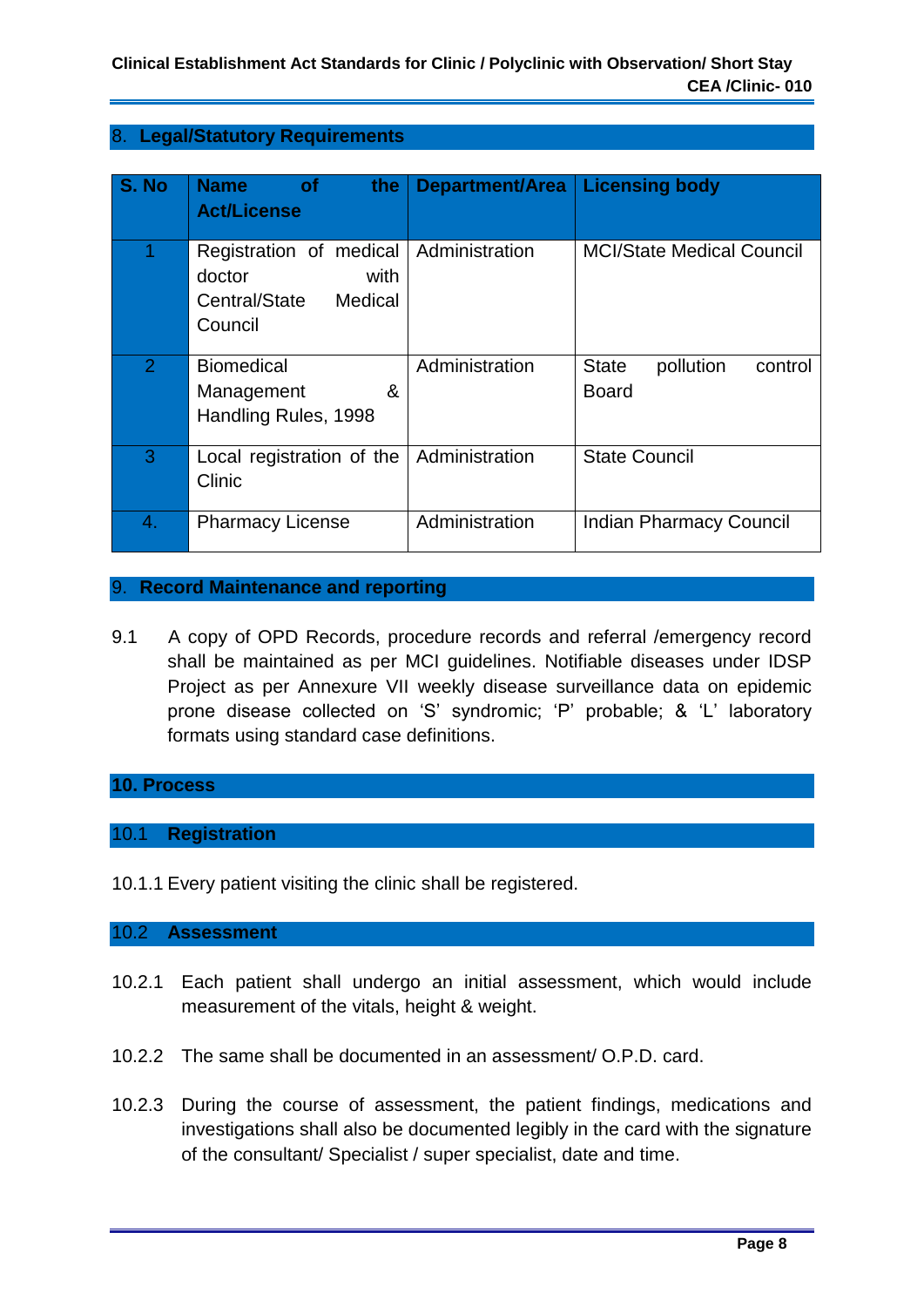- 10.2.4 No medicines shall be dispensed from pharmacy store (if facility available) without a written prescription order of doctor, except in emergency cases. Medication dispensing shall be done with care to prevent any medication error. Following shall be checked before dispensing of medication. These checks shall be done at store level:
	- 10.2.4.1 Medicine prescribed.
	- 10.2.4.2 Dose of prescribed medicine
	- 10.2.4.3 Expiry date.
	- 10.2.4.4 Particulate matter in liquid dosage forms and parenteral drugs.
	- 10.2.4.5 Labels (if reconstituted drugs).
- 10.2.5 Labelling shall be done for every prepared / reconstituted medication, which shall include name, date of preparation, strength and frequency of administration of drug.
- 10.2.6 The availability of support staff including nursing is essential to ensure safe observation or short stay facility.

#### 10.3 **Infection Control**

- 10.3.1 The clinic shall take all precautions to control infections like religiously practicing hand washing.
- 10.3.2 Availability of running tap water for hand washing /liberal use of sanitizer shall be maintained throughout the working hours of the clinic.
- 10.3.3 The clinic environment shall be kept clean.
- 10.3.4 Sanitation and hygiene of the toilets shall be maintained.
- 10.3.5 Mopping of all areas with disinfectant shall be done at least once a day

#### **10.4. Safety Considerations**

10.4.1 Floor shall have even surface and be non slippery in nature. There shall be no seepage in walls or any blockade of drains. There shall be provision of air circulation. Effort shall be made to keep clinic pest and termite free. Availability of mosquito net on windows shall be ensured by the clinician.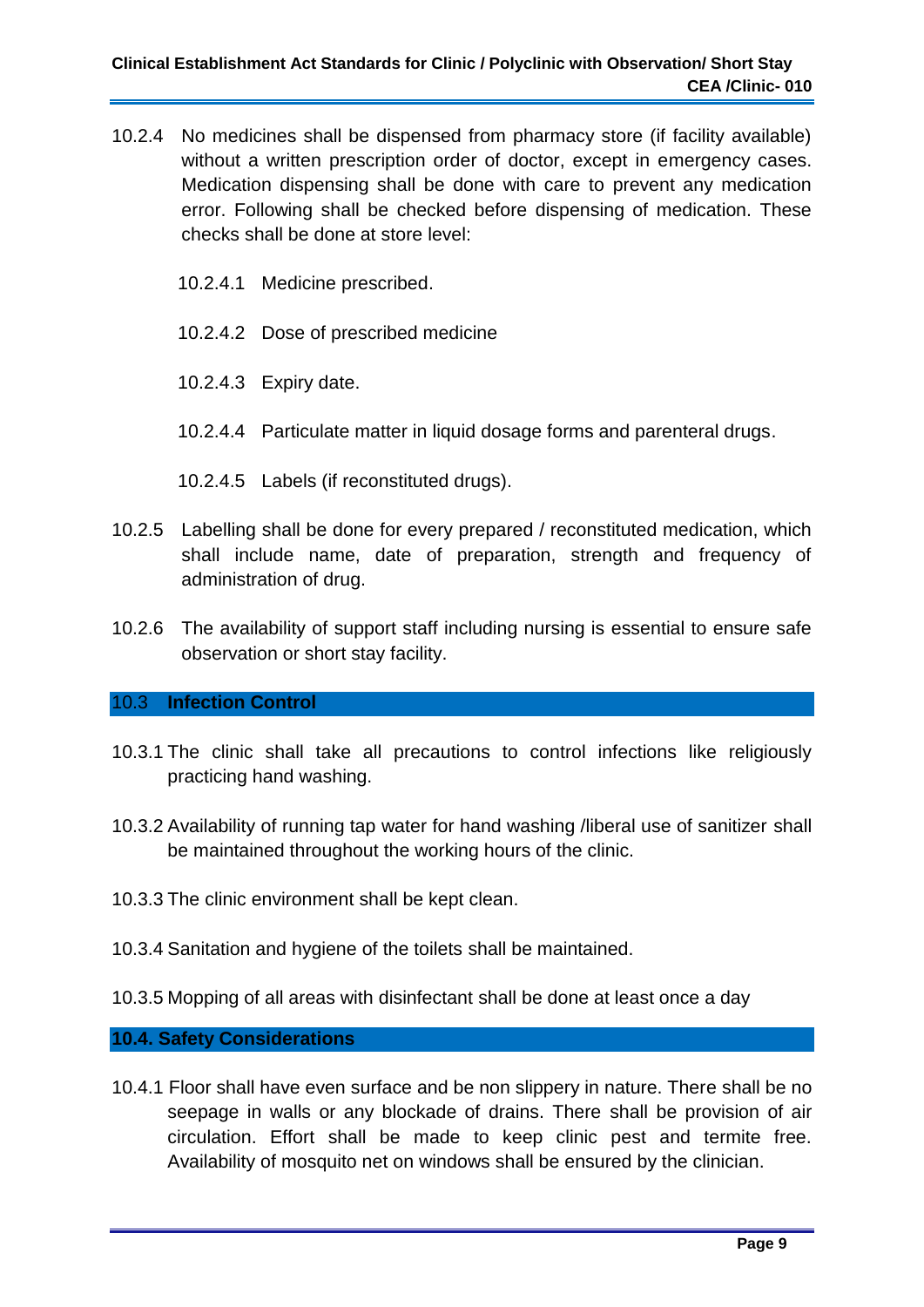#### 10.5 **Biomedical waste Management**

- 10.5.1 Clinic waste generated shall be segregated at source.
- 10.5.2 Biomedical waste shall be managed in accordance with the BMW management and handling Rules, 1998.
- 10.5.3 Needles shall be destroyed with the help of a needle destroyer before putting them in puncture proof container.

## 10.6 **First aid & basic life support**

10.6.1Appropriate facility for First Aid shall be available.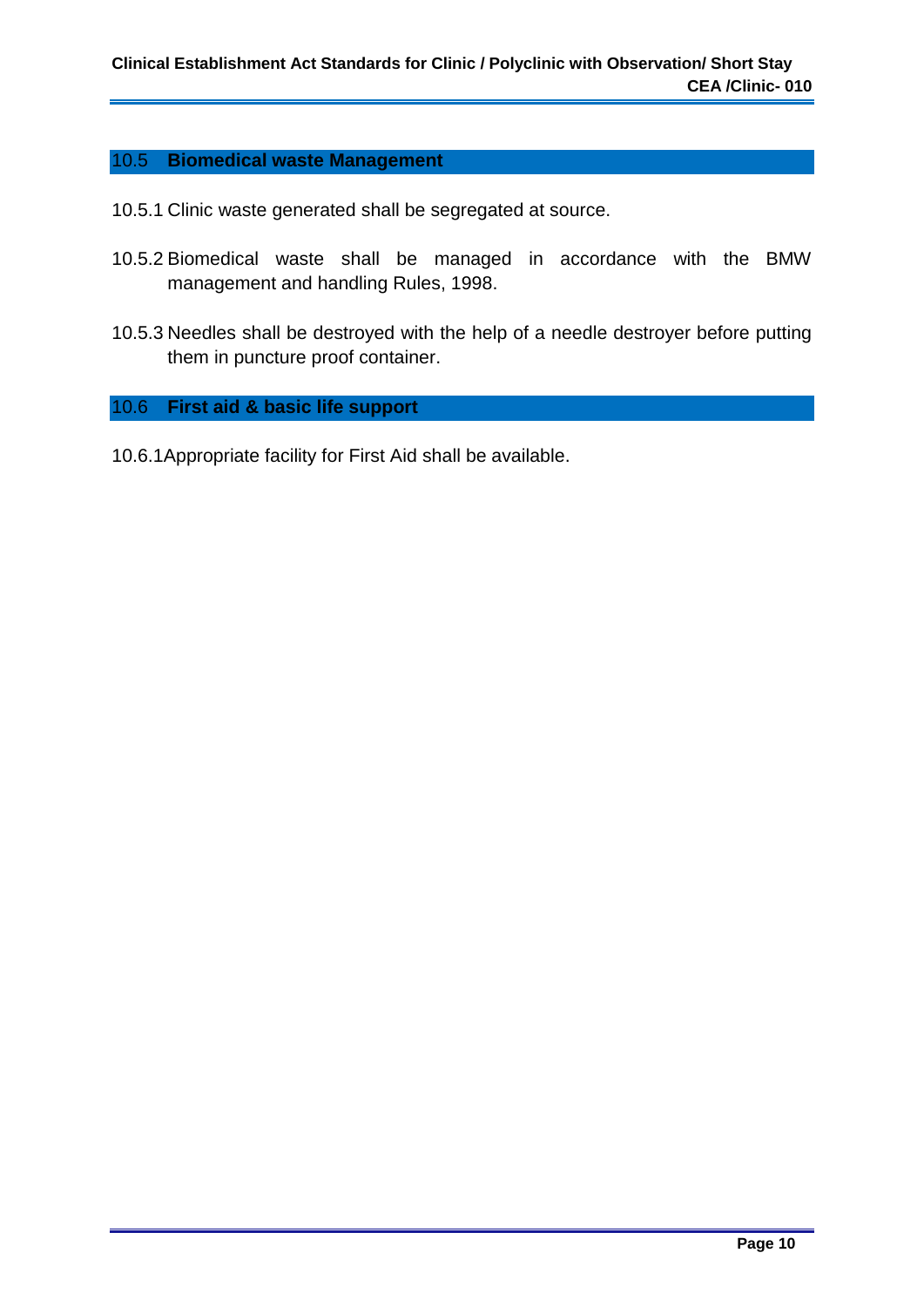#### **Annexure – 1**

## **Infrastructure Requirement**

**Minimum area required for clinic shall be as follows:**

|        |                                      | <b>COMMON AREA</b> |                                                               |                                                                                                                                                                                            |
|--------|--------------------------------------|--------------------|---------------------------------------------------------------|--------------------------------------------------------------------------------------------------------------------------------------------------------------------------------------------|
| clinic | <b>Reception</b>                     | <b>Waiting</b>     | <b>Consultation</b><br>room<br><b>Ancillary</b><br>area/space | <b>Remarks</b>                                                                                                                                                                             |
|        | 35sqft carpet area                   |                    | 70 sqft carpet<br>area including<br>storage                   | specified<br>Area<br>under<br>consultation room<br>is only for single<br>clinic and shall be<br>multiplied<br>accordingly<br>by<br>number<br>the<br><b>of</b><br>consultation<br>chambers. |
|        |                                      |                    | 40 sq.ft                                                      | Store and<br>Pharmacy                                                                                                                                                                      |
|        | Observation & short stay<br>facility |                    | 65 sq. ft per<br>bed                                          |                                                                                                                                                                                            |

Note: Reception, waiting, consultation room etc shall be adequate as per the requirement and workload of the clinic.

Ancillary area²/space: Storage of records, reagents, consumables, stationary etc eating area for staff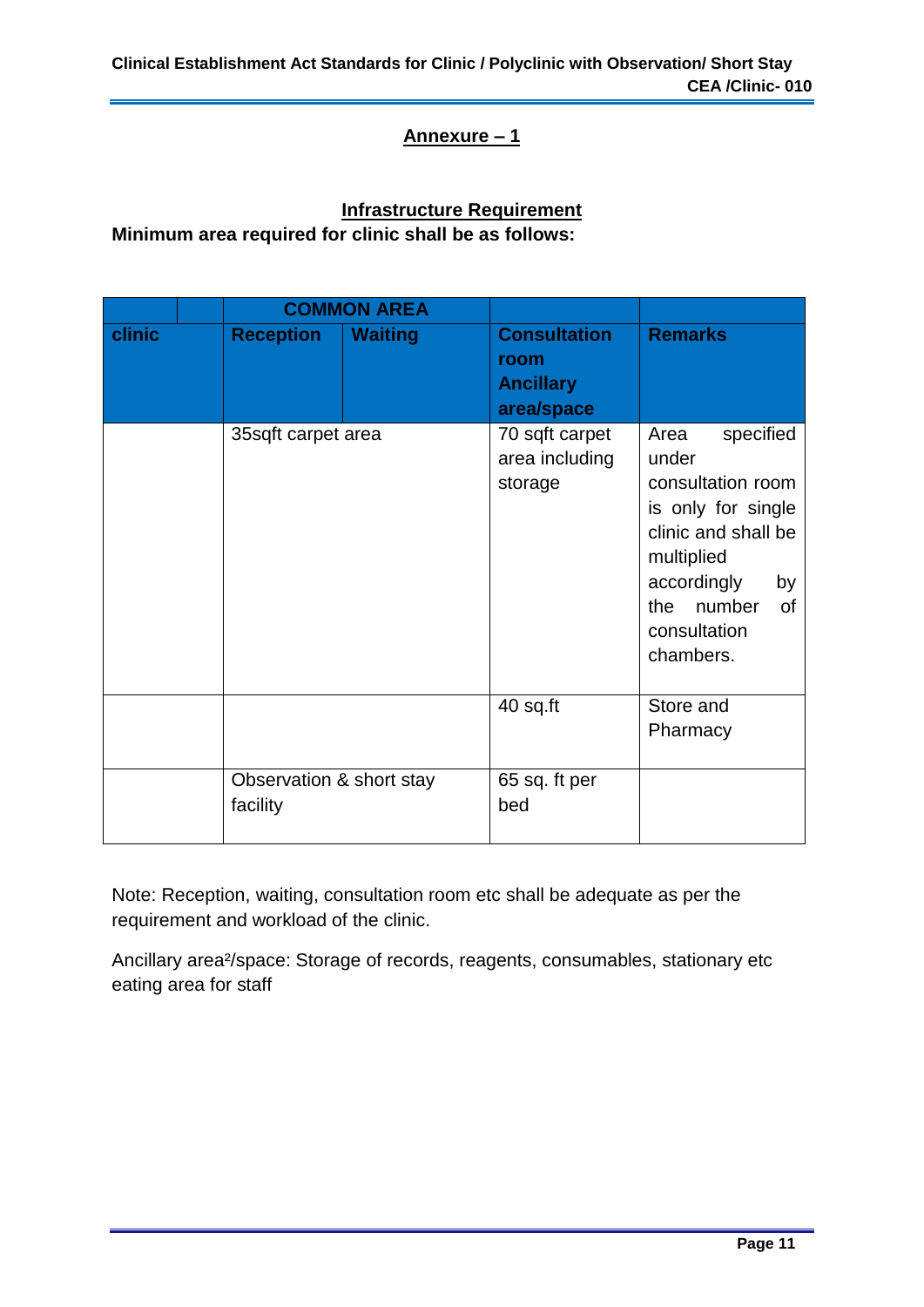## **Annexure 2**

## **Furniture/fixtures**

| S. No | <b>Articles</b>                            |
|-------|--------------------------------------------|
| 1.    | Table                                      |
| 2.    | Chairs                                     |
| 3.    | <b>Examination Table/couch</b>             |
| 4.    | <b>Screens</b>                             |
| 5.    | <b>Foot Step</b>                           |
| 6.    | <b>Stools</b>                              |
| 7.    | Storage Cabinet for medicine, records etc. |
| 8.    | Bed(s) for observation/short stay          |
| 9.    | <b>BMW</b> storage area                    |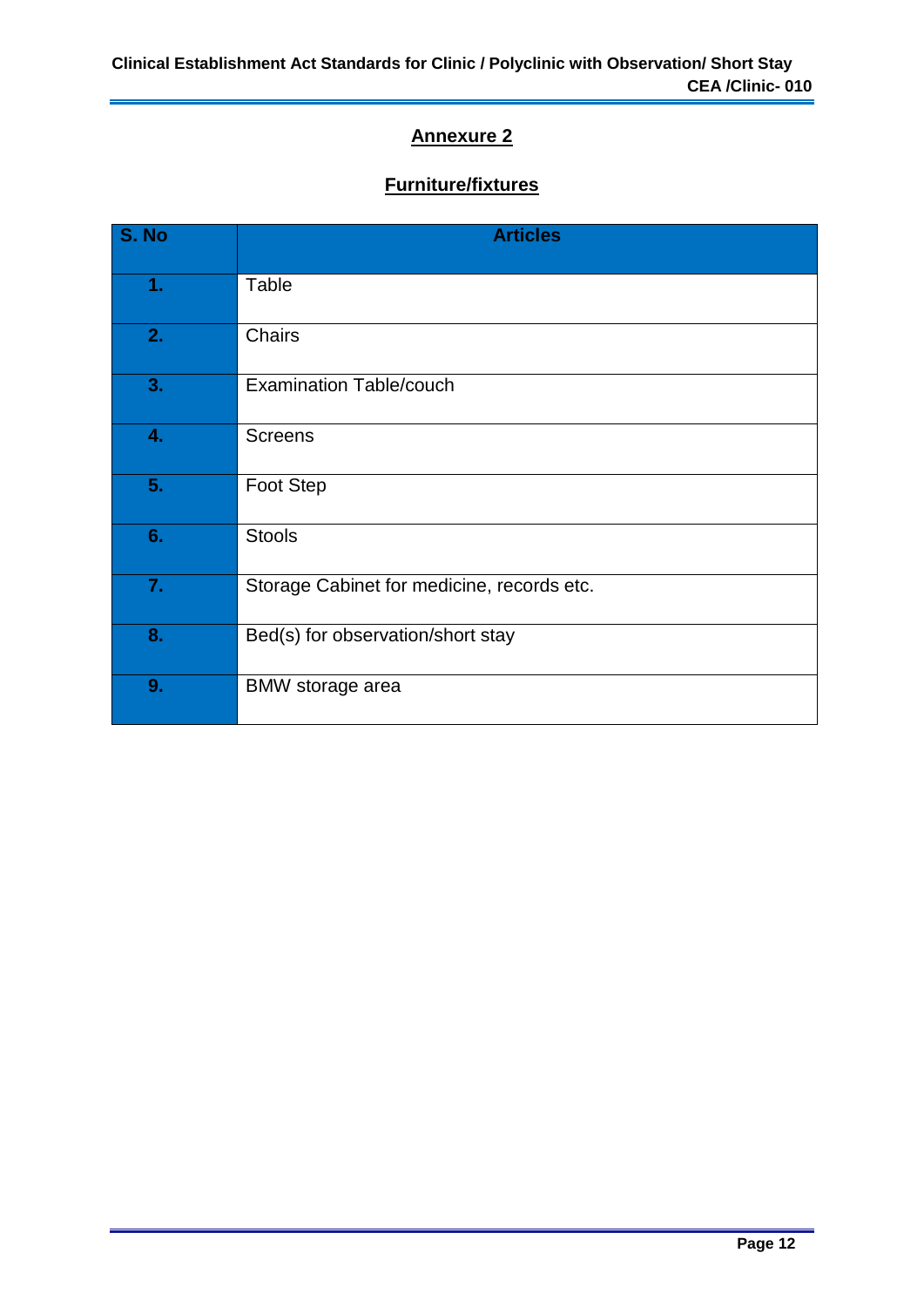## **Annexure 3**

## **Equipment/Instrument**

## **I. Essential Equipment.**

| <b>S. No.</b>           | <b>Name of the equipment</b>        | <b>Minimum</b><br><b>Specifications</b> | <b>No. Of equipment</b> |
|-------------------------|-------------------------------------|-----------------------------------------|-------------------------|
| 1                       | Stethoscope                         |                                         | 1                       |
| $\overline{2}$          | Thermometer                         |                                         | 1                       |
| $\overline{\mathbf{3}}$ | Torch (flash lights)                |                                         | 1                       |
| 4                       | Tongue depressor                    |                                         | 1                       |
| $6\phantom{1}$          | <b>Measuring Tape</b>               |                                         | 1                       |
| $\overline{7}$          | Sphygmomanometer(B.P.<br>Apparatus) | <b>Digital</b>                          | 1                       |
| 8                       | <b>Height measuring Scale</b>       |                                         | 1                       |
| 9                       | Needle Destroyer                    |                                         | 1                       |
| 10                      | Weighing<br>machine(Optional)       | <b>Adult</b>                            | 1                       |
| 11                      | Bed(s)                              |                                         | 1 or more               |
| 12                      | IV stand                            |                                         | 1                       |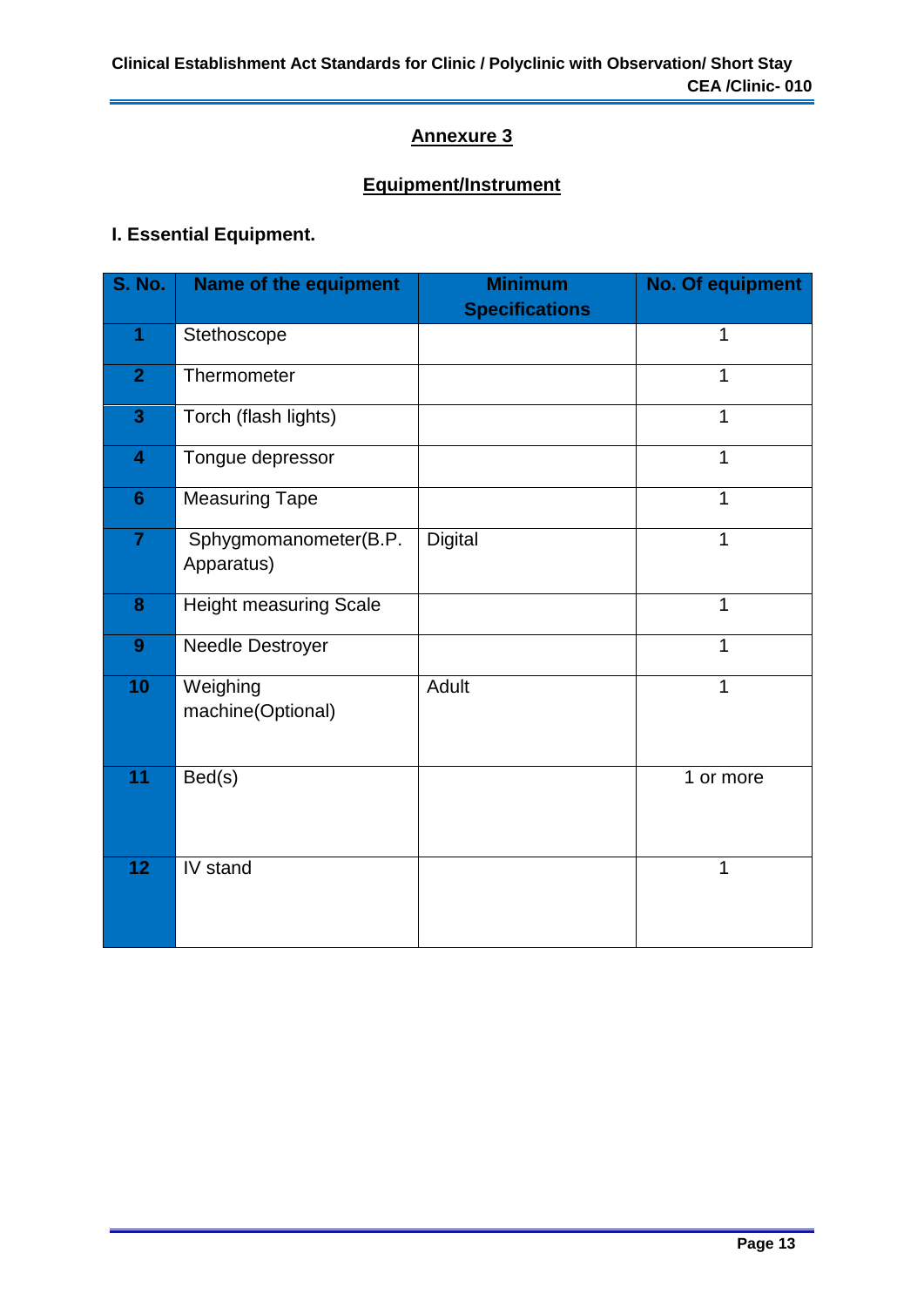## **Annexure 4**

## **II. Emergency Equipment:**

| S.  | Name of the equipment            | <b>Minimum</b>        | No. of equipment |
|-----|----------------------------------|-----------------------|------------------|
| No. |                                  | <b>Specifications</b> |                  |
|     | <b>Resuscitation Equipment</b>   | Adult                 |                  |
|     | Ambu Bag/Air Way                 | Pediatric             |                  |
| -2  | Cylinder<br>Oxygen<br>(Portable) |                       |                  |
| 3   | <b>Fire Extinguisher</b>         | ABC Type              |                  |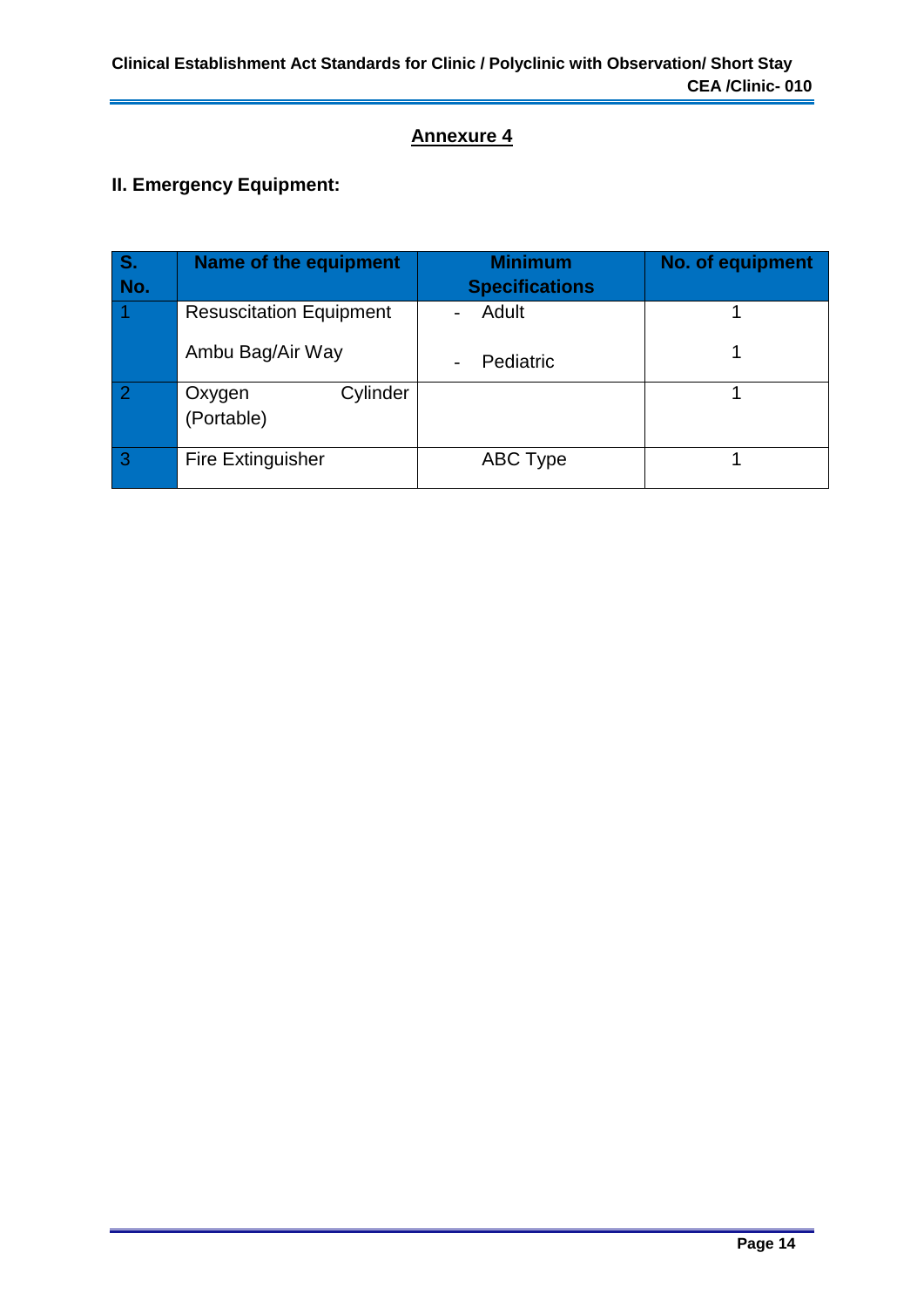## **Annexure - 5**

## **Specialty Wise Equipment List:**

## **I. Cardiology**

| <b>S. No.</b> | Name of the equipment | <b>Minimum</b><br><b>Specifications</b> | No. of<br>equipment |
|---------------|-----------------------|-----------------------------------------|---------------------|
|               | <b>ECG Machine</b>    |                                         |                     |
|               | <b>Pulse Oxymeter</b> |                                         |                     |

## **II. Cardiothoracic Surgery**

| <b>S. No.</b> | Name of the equipment | <b>Minimum</b><br><b>Specifications</b> | No. of<br>equipment |
|---------------|-----------------------|-----------------------------------------|---------------------|
|               | <b>ECG Machine</b>    |                                         |                     |
|               | <b>Pulse Oxymeter</b> |                                         |                     |

## **III. ENT**

| <b>S. No.</b>  | <b>Name of the equipment</b>                                                  | <b>Minimum</b><br><b>Specifications</b> | No. of equipment |
|----------------|-------------------------------------------------------------------------------|-----------------------------------------|------------------|
|                | <b>Examination instruments</b><br>set<br>(speculums, mirrors, Bull's<br>lamp) |                                         | 1                |
| 2 <sup>1</sup> | Diagnostic Otoscope                                                           |                                         | 1                |
| 3              | <b>Head Light</b>                                                             |                                         | 1                |
| 4              | Oesophagoscope Adult                                                          |                                         | 1                |
| 5              | Oesophagoscope Child                                                          |                                         | 1                |
| 6              | Laryngoscope                                                                  |                                         | 1                |
|                | <b>Tuning Fork</b>                                                            |                                         | 1                |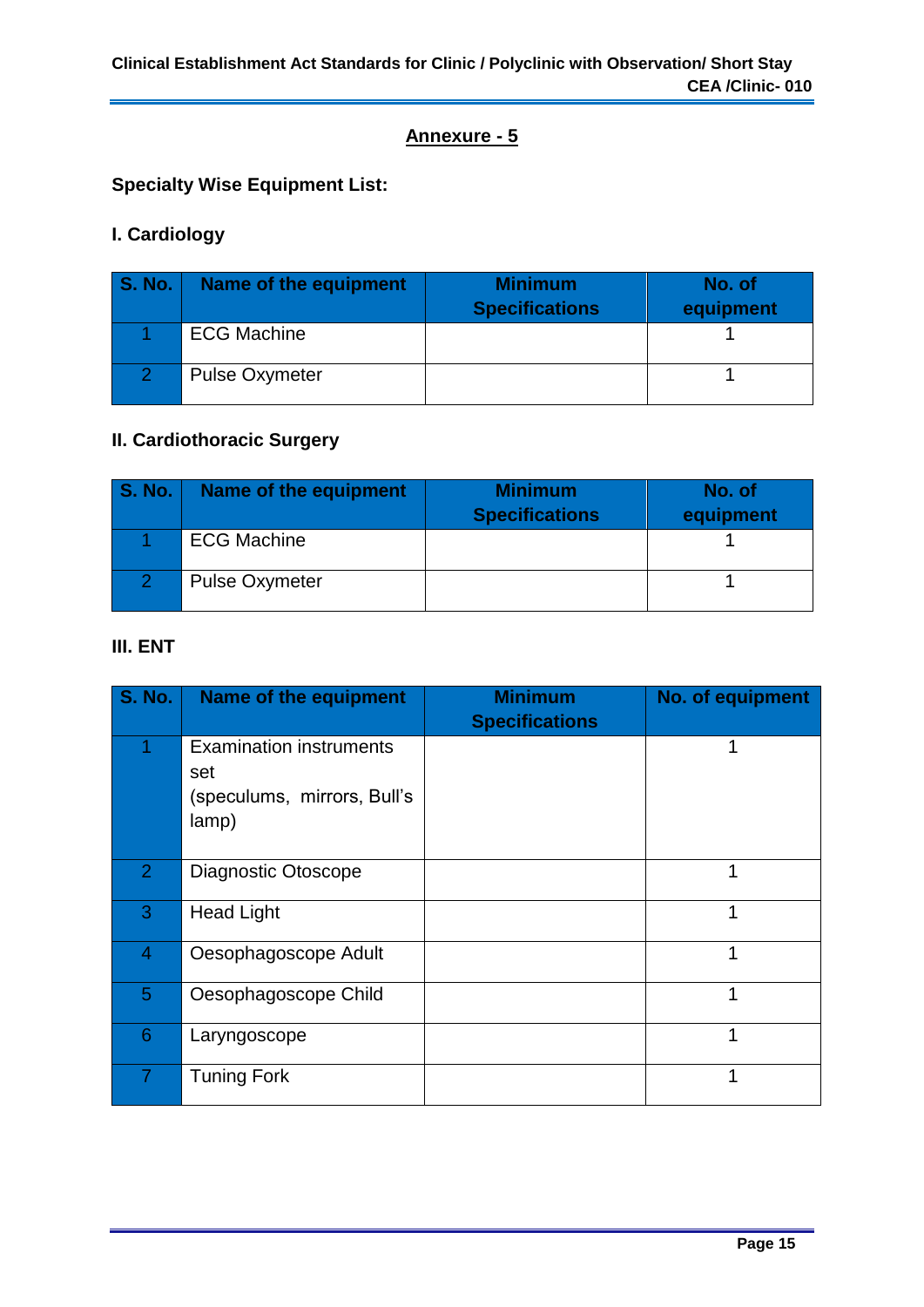## **IV. Endocrinology**

| <b>S. No.</b> | Name of the equipment | <b>Minimum</b><br><b>Specifications</b> | No. of equipment |
|---------------|-----------------------|-----------------------------------------|------------------|
|               | Glucometer            |                                         |                  |

#### **V. Gastroenterology**

| <b>S. No.</b> | Name of the equipment  | <b>Minimum</b><br><b>Specifications</b> | No. of equipment |
|---------------|------------------------|-----------------------------------------|------------------|
|               | Proctoscope            |                                         |                  |
|               | <b>Surgical Gloves</b> |                                         |                  |

#### **VI. General Medicine**

| S. No. | Name of the equipment | <b>Minimum</b><br><b>Specifications</b> | No. of equipment |
|--------|-----------------------|-----------------------------------------|------------------|
|        | <b>ECG Machine</b>    |                                         |                  |

#### **VII. Gynecology& Obstetrics**

| <b>S. No.</b> | Name of the equipment  | <b>Minimum</b><br><b>Specifications</b> | No. of equipment |
|---------------|------------------------|-----------------------------------------|------------------|
|               | Sim's vaginal speculum |                                         |                  |
|               | Infantometer           |                                         |                  |

## **VIII. Neurosurgery**

| <b>S. No.</b> | Name of the equipment | <b>Minimum</b><br><b>Specifications</b> | No. of equipment |
|---------------|-----------------------|-----------------------------------------|------------------|
|               | <b>EMG Machine</b>    |                                         |                  |

## **IX. Neurology**

| <b>S. No.</b><br>Name of the equipment | <b>Minimum</b><br><b>Specifications</b> | No. of equipment |
|----------------------------------------|-----------------------------------------|------------------|
|----------------------------------------|-----------------------------------------|------------------|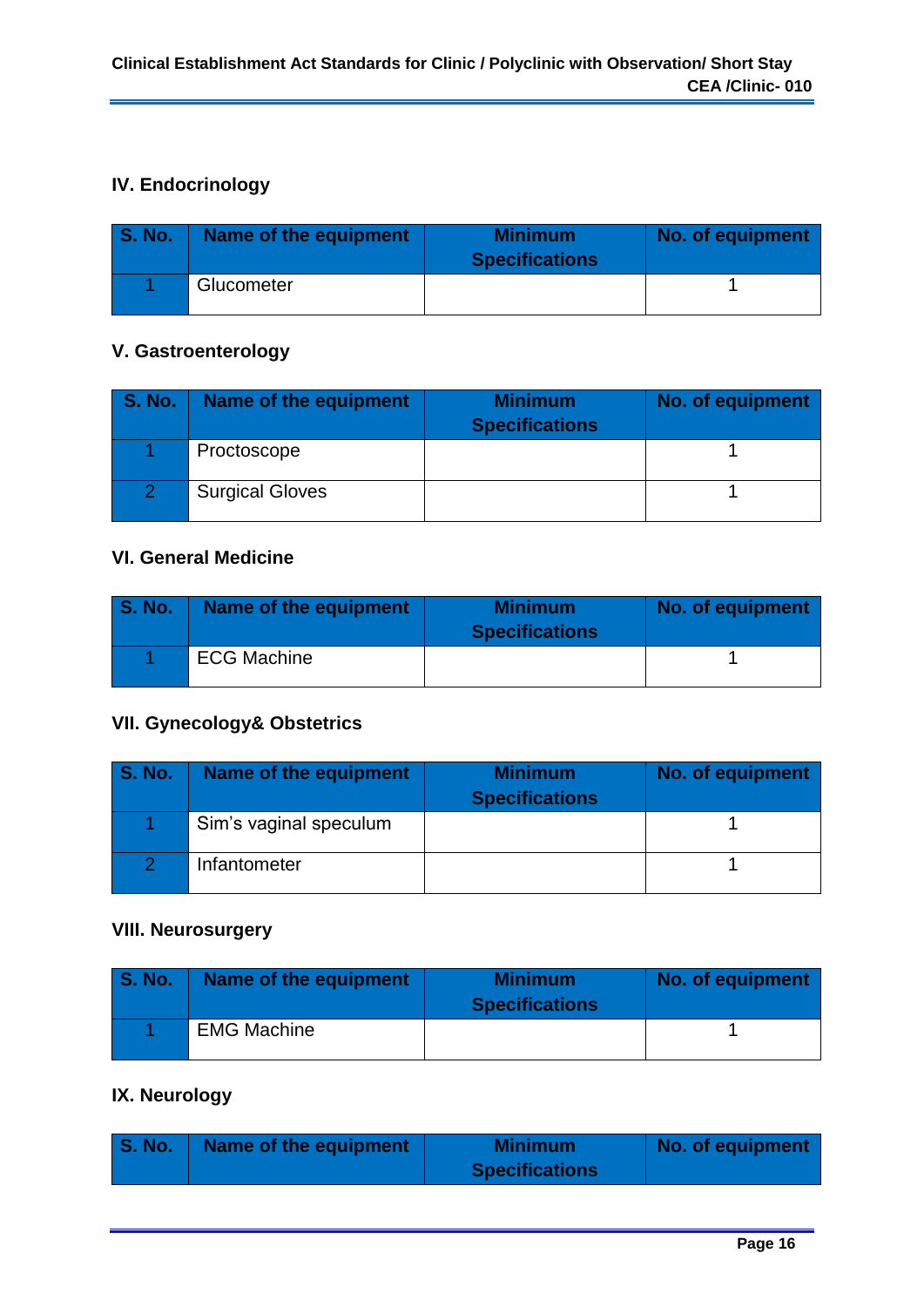#### **Clinical Establishment Act Standards for Clinic / Polyclinic with Observation/ Short Stay CEA /Clinic- 010**

| . FM 4<br>$\blacksquare$ |  |
|--------------------------|--|
|                          |  |

## **X. Ophthalmology**

| <b>S. No.</b>  | Name of the equipment             | <b>Minimum</b><br><b>Specifications</b> | No. of equipment |
|----------------|-----------------------------------|-----------------------------------------|------------------|
|                | Ophthalmoscope                    |                                         |                  |
| $\overline{2}$ | Slit Lamp                         |                                         |                  |
| 3              | Retinoscope                       |                                         |                  |
| 4              | Perimeter                         |                                         |                  |
| 5              | <b>Distant Vision Charts</b>      |                                         | 1                |
| 6              | <b>Near Vision charts</b>         |                                         | ◀                |
| $\overline{7}$ | <b>Trial Frame Adult/Children</b> |                                         | 1                |
| 8              | <b>Trial Lens Set</b>             |                                         | 4                |

## **XI. Orthopedics**

| <b>S. No.</b>    | Name of the equipment       | <b>Minimum</b><br><b>Specifications</b> | No. of equipment |
|------------------|-----------------------------|-----------------------------------------|------------------|
|                  | <b>Ortho Fracture Table</b> |                                         |                  |
| $\overline{2}$ . | Skeleton traction set       |                                         |                  |
| 3                | Crammer wire splints        |                                         |                  |
|                  | <b>Thomas Splint</b>        |                                         |                  |

#### **XII. Pediatrics**

| <b>S. No.</b> | Name of the equipment   | <b>Minimum</b><br><b>Specifications</b> | No. of equipment |
|---------------|-------------------------|-----------------------------------------|------------------|
|               | Nebulizer baby          |                                         |                  |
|               | Weighing machine infant |                                         |                  |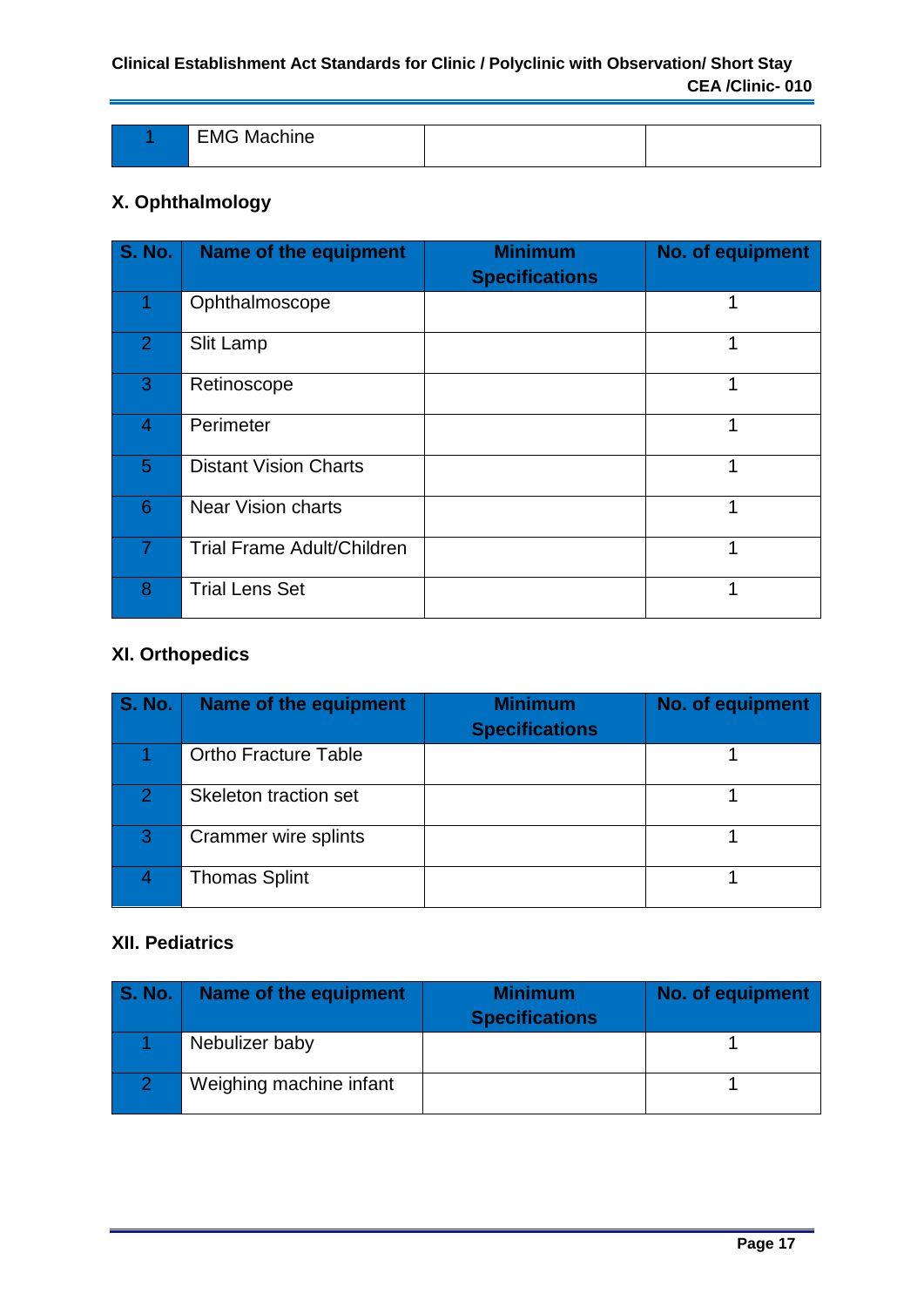## **XIII. Tuberculosis and Respiratory Disease**

| <b>S. No.</b>  | Name of the equipment | <b>Minimum</b><br><b>Specifications</b> | No. of equipment |
|----------------|-----------------------|-----------------------------------------|------------------|
|                | Spirometer            |                                         |                  |
| $\overline{2}$ | <b>Nebulizer</b>      |                                         |                  |
| 3              | Face mask             |                                         |                  |
|                | Peak Air flow meter   |                                         |                  |

## **XIV. Urology**

| <b>S. No.</b> | Name of the<br>equipment | <b>Minimum Specifications</b> | No. of<br>equipment |
|---------------|--------------------------|-------------------------------|---------------------|
|               | <b>Uroflowmeter</b>      |                               |                     |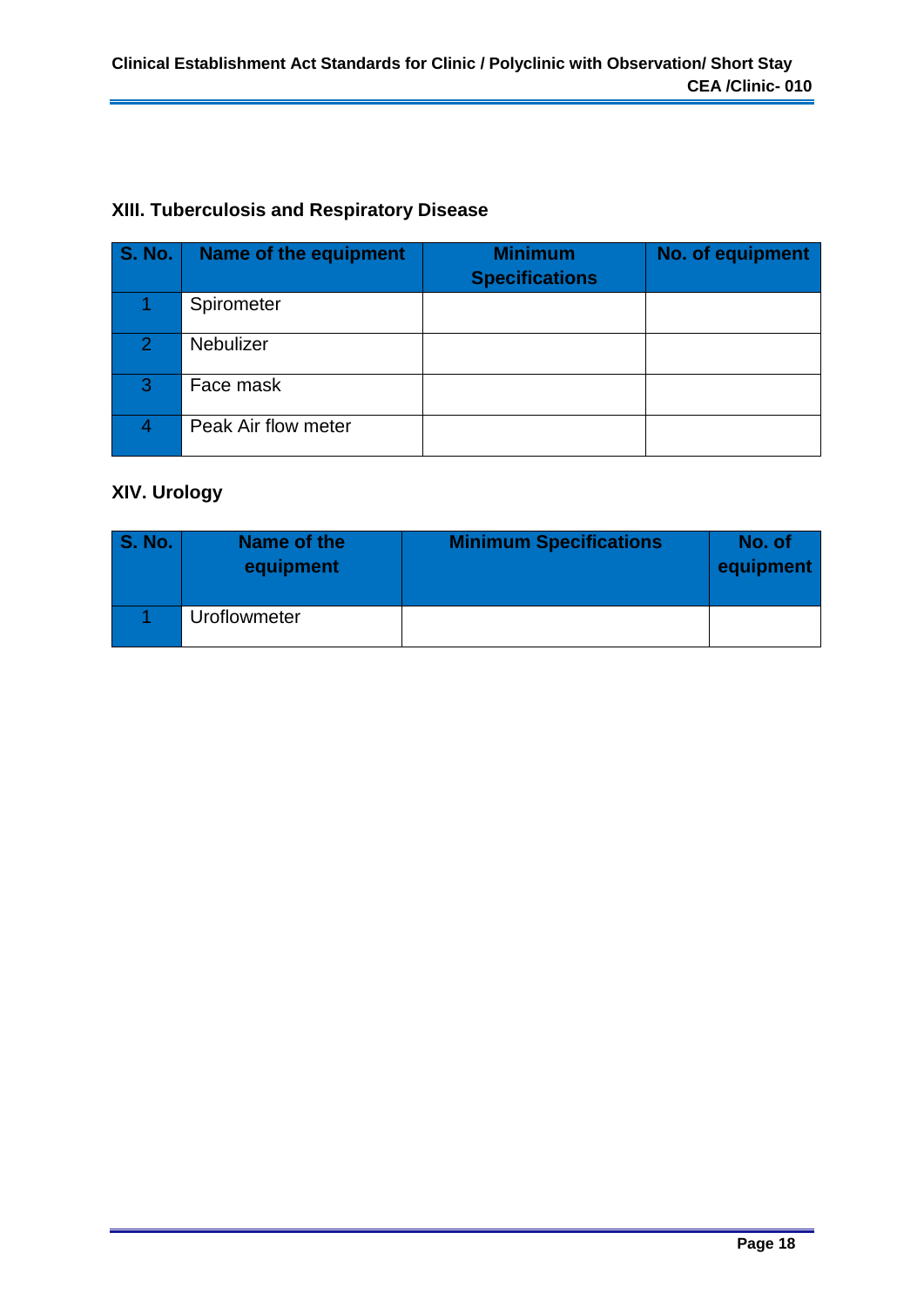## **Annexure- 6**

## **I. Essential Drugs**

| <b>S. No.</b>  | <b>Name of the Drug</b>        | <b>Minimum Quantity</b> |
|----------------|--------------------------------|-------------------------|
| 1              | Inj Adrenaline                 | 2A                      |
| $\overline{2}$ | Inj Hydrocortisone             | 1 vial                  |
| 3              | Inj Atropine                   | 1 Ampoule               |
| $\overline{5}$ | InjAvil                        | 1 Ampoule               |
| 6              | InjPhenargan                   | 1 Ampoule               |
| $\overline{7}$ | Inj. Deriphyline               | 1 Ampoule               |
| 8              | Inj. Frusemide                 | 1 Ampoule               |
| 9              | Inj. Metoclopramide            | 1 Ampoule               |
| 10             | Inj. Dexamethasone             | 1 Ampoule               |
| 11             | Inj. Diazepam                  | 1 Ampoule               |
| 12             | Inj. Dicyclomine Hydrochloride | 1 Ampoule               |
| 13             | Inj. 5% dextrose infusion      | 1 Vac                   |
| 14             | Inj. Normalsline               | 1 Vac                   |

Note: Other drugs as per the scope of service being practised may also be available.